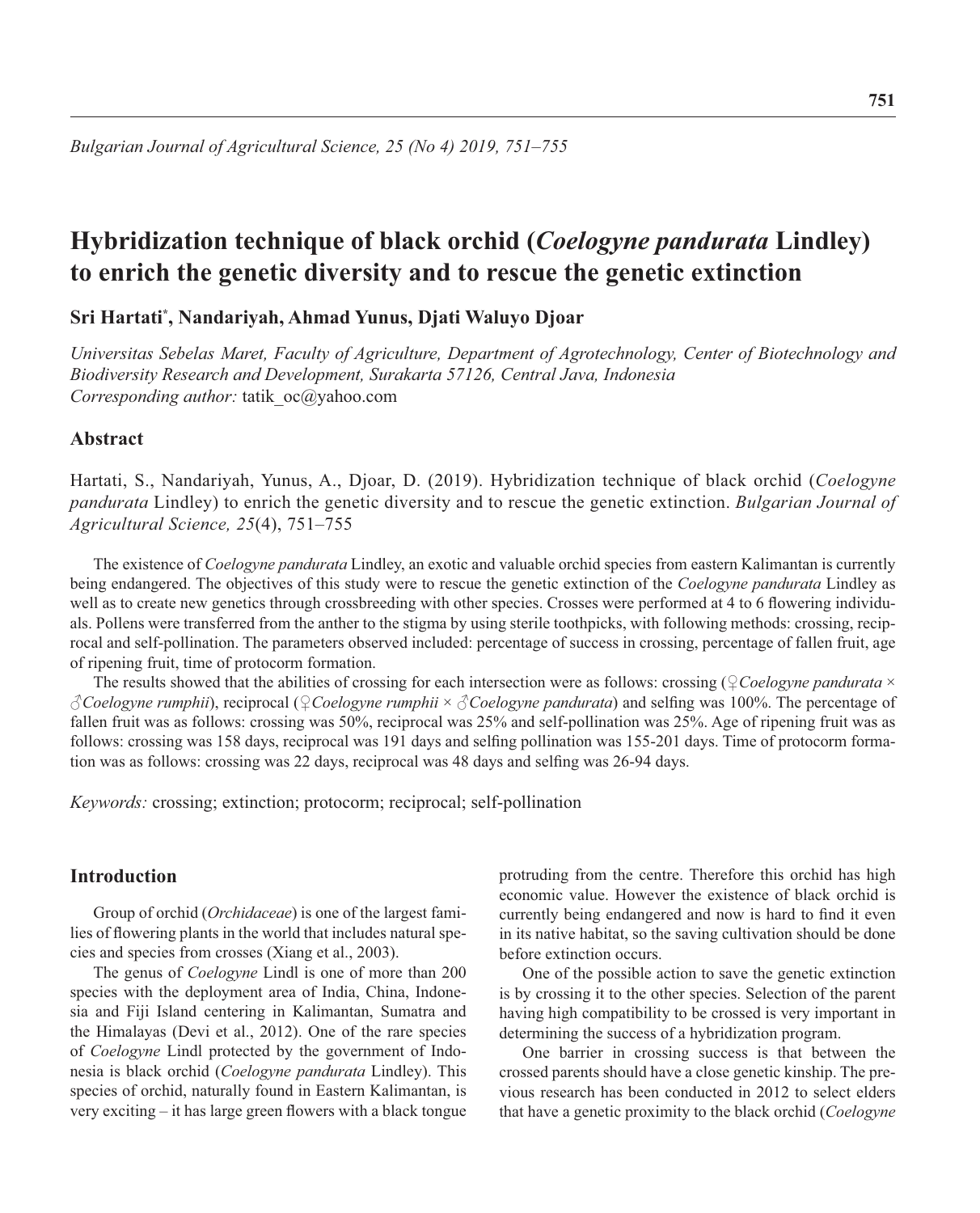*pandurata* Lindley) using morphological characterization and molecular characterization of RAPD (Random Amplified Polymorphic DNA). The study found that *Coleogyne rumphii* was the selected parent to be crossed with black orchid*.*

The cross of *Coelogyne pandurata* Lindley (Fig. 1) and *Coleogyne rumphii* (Fig. 2) was done in the present research. The seeds obtained from the crosses were grown *in vitro* using tissue culture.

By crossing of *Coelogyne pandurata* having big green flower and black tongue and rarely flowering (2-3 times a year) and *Coelogyne rumphii* having small yellow flower with brown tongue but simultaneous and almost every months flowering, was expected to obtain new variants having combination characters and to enrich genetic diversity.

## **Materials and Methods**

Materials are *Coelogyne pandurata* and *Coelogyne rumphii* (collection of Bogor botanical garden, Indonesia). Place of experiment is the Center Bogor botanical garden plant conservation. Methods – there were three kinds of crosses:

• Crossing: ♀ *Coelogyne pandurata* × ♂ *Coelogyne rumphii*;

• Reciprocal: ♂*Coelogyne pandurata* × ♀ *Coelogyne rumphii*;

• Selfing: pollen transfer to the stigma of a flower on one plant.

Crossing was conducted in the morning (07:00 to 10:00 am) and performed at 4 flowering orchids. Pollens are transferred from the anther to the stigma by using sterile tooth picks.

After harvesting the seeds sterilized with 70% alcohol for 5 min. The pods were rinsed 4 times with sterile distilled water before being transferred to a laminar box. Seeds were cultured in medium with basic media of Knudson  $C + c$ oconut milk (150 ml/l) + bean extract (150 g/l) + gelatine (7 g/l) + activated charcoal (1g/l), pH 5.6.

Observed parameter: percentage of crossing success, age of ripen fruit, the percentage of fruit loss, and time of protocorm (seed germination).

## **Results and Discussion**

Based on the study of Hartati et al. (2013), morphological characters of black orchids (*Coelogyne pandurata*) are epiphytic with sympodial growth type, lanceolate breechshape leaf, star-shape flower. The positions of the flower is at the basal, its colour is pale green with black tongue, about 9.1 cm long and 10.35 width, the dorsal sepal is 5.37 cm long and 2 cm width, the lateral sepals is 4.38 cm long and 1.46 cm width, the petal is 5.1 cm long and 1.3 cm width. The curve of the lip is at the threshold and the cross section flipped into the transverse lip. Each node contains big pseudo bulb, 11.4 cm long, 2.78 cm width and 4.5 cm thick. The numbers of pollinia are 4, number of florets per stem are 7-8, length of blooming duration is 6 days, the number of flower stalks is 1-2, not simultaneous flowering and only 2-3 times flowering season per year.



**Fig. 1.** *Coelogyne pandurata,* **Bogor botanical garden, Indonesia***,* **2012**



**Fig. 2.** *Coelogyne rumphii***, Bogor botanical garden, Indonesia, 2012**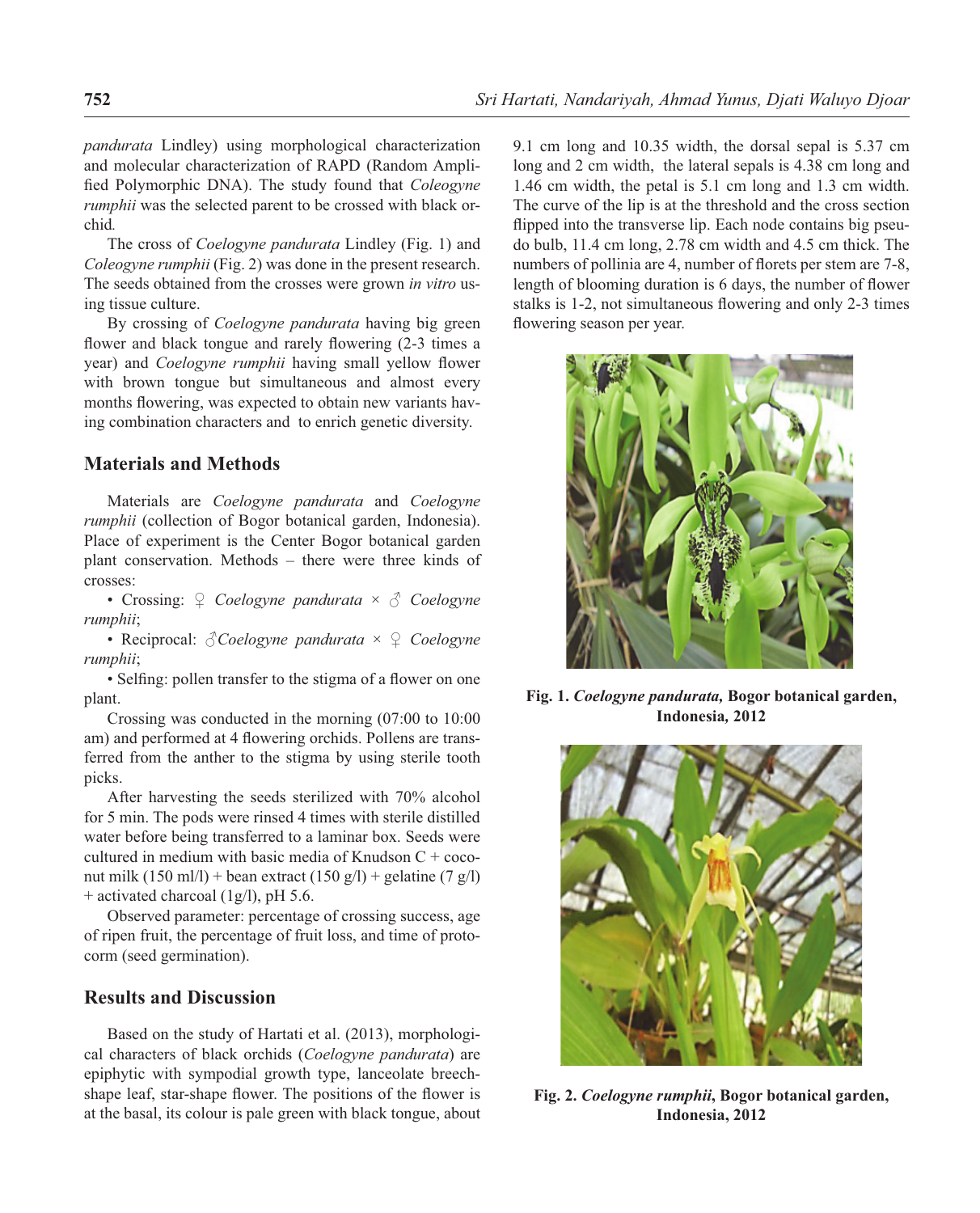*Coelogyne rumphii* orchids are epiphytic orchids with the type of growth: sympodial, lanceolate breech shape leaf, star-shape flower, light yellow flowers with brown tongue, flowering position in tip, flower stalk length of 30 cm, length of flowers is 4.4 cm, width of 5.1 cm, dorsal sepals is 4.36 cm  $\times$  1.42 cm, lateral sepals of 4.44 cm  $\times$  1,1 cm, petal of 4.2 cm  $\times$  3.5 cm, the location of the curve of the lips is at the basal, reverse lip cross section is very deep, large pseudo bulb size, 10.5 cm long, 3.9 cm width, and 3.1 cm thick. The number of pollinia is 4, number of florets per stem is 1, length of blooming duration is 8 days and the number of flower stalks is 3-5, flowering simultaneously and almost every month.

#### **Percentage of Crosses Success**

Several days after that petal and crown of the female flower will withered, dry and fallen, then emerge the small lengthwise fruit. Sivanaswari et al. (2011) also stated that if crosses are made less than a week after flower bloom, the surface of the stigma is receptive to pollen. After 2 weeks, the flower closes and pollen becomes brownish and receptive. It is important to reach flowering in different individuals at the same time for pollination through artificial hybridization.

This study showed that whatever the method of pollination is, it succeeds to form fruit (Table 1). Selection of parent to be crossed is very important in determining the success of a cross breeding program.

Study of Sivanaswari et al. (2011) showed that *Aerides odorata* as female resulted successful crosses of 0-60%, while in the reciprocal cross of *Aerides odorata* as male resulted 25-62%. Described by Chaturvedi and Shonali (2010) that the morphology of the orchid flower is slightly complicated by stem structure called column, and at the apical section of the column whose anther has pollen inside called pollinarium. The stigma lies in the sub-apical column called rostellum. The success of pollination occurs when pollinarium can be incorporated into the rostellum.

#### **Percentage of fruit loss**

The orchid pollination usually takes place with an assistance of insects/bees. The flower of *Coelogyne* species is dominated by yellow-green (Clayton, 2002 in Cheng et al., 2009). The study of Tremblay et al. (2005) in Cheng et al. (2009) showed a failure to form fruit if the pollination is done on the same flower (autogamy) or another flower on the same plant (geitonogamy).This is due to a mismatch in the Orchidaceae plants.



**Fig. 3. Effect of pollination method to the percentage of fruit fall**

Semiarti et al. (2007) stated that the conventional breeding methods through crossing, such as interspecific hybridization is a common way to create new varieties. Based on the classification of Wang  $(1963)$  there are generally three groups of compatibility which are: compatible (above 20% success), incompatible majority (10-20%) and fully incompatible (below 10%). Research results in Table 1 show that all methods are compatible crosses (100%).

The study done by Hartati (2010) stated that a cross between *Phalaenopsis* and *Vanda tricolor* sp is compatible, but to produce seeds *Phalaenopsis sp* as a male parent and a female parent *Vanda tricolor* as likely to be greater than the reciprocal (Fig. 3).

#### **Time of fruit maturity**

The percentage of harvested fruit set is determined by the number of total fruit and fall fruit. On cross of ♀*Coelogyne pandurata* × ♂*Coelogyne rumphii* fruit ripening took place for 158 days and the reciprocal crosses of ♀*Coelogyne rumphii*  $\times \sqrt{\frac{2}{c}}$ *Coelogyne pandurata* took place for longer time, 191 days (Table 2).

 **Table 1. Percentage of successful crosses, level of compatibility and time of fruit emergence**

| No       | Parental crosses                                           | Pollination<br>method | Number flower<br>of crossed | Successful<br>crosses $(\% )$ | Compatibility<br>level | Time of fruit<br>emergence (days) |
|----------|------------------------------------------------------------|-----------------------|-----------------------------|-------------------------------|------------------------|-----------------------------------|
|          | $\mathcal{Q}$ C. pandurata $\times \mathcal{Z}$ C. rumphii | Crossing              |                             | 100                           | Compatible             |                                   |
| $\gamma$ | $\mathcal{Q}$ C. rumphii $\times \mathcal{S}$ C. pandurata | Reciprocal            |                             | 100                           | Compatible             |                                   |
|          | Coelogyne pandurata                                        | Selfing 1             |                             | 100                           | Compatible             |                                   |
| 14       | Coelogyne rumphii                                          | Selfing 2             |                             | 100                           | Compatible             |                                   |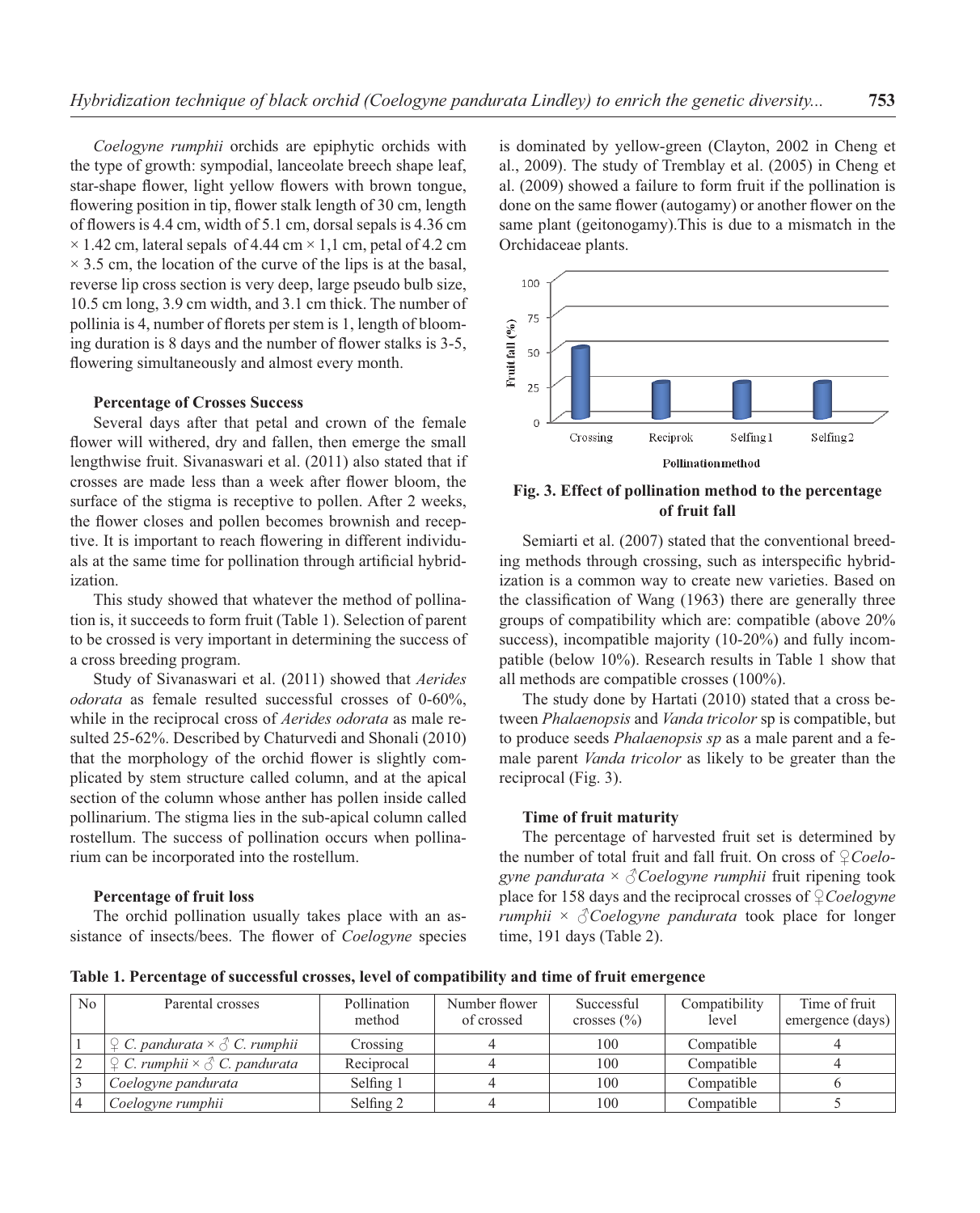| N <sub>o</sub> | Parental crosses                                                                           | Pollination<br>method | Percentage of fallen<br>fruit $(\% )$ | Time of fruit maturity<br>(days) | Time of protocorm<br>emergence (days) |
|----------------|--------------------------------------------------------------------------------------------|-----------------------|---------------------------------------|----------------------------------|---------------------------------------|
|                | $\varphi \subset \mathcal{C}$ . pandurata $\times \vartheta \subset \mathcal{C}$ . rumphii | Crossing              | 50                                    | 158                              |                                       |
|                | $\mathcal{Q}$ C. rumphii $\times \mathcal{S}$ C. pandurata                                 | Reciprocal            |                                       | 191                              | 48                                    |
|                | <sup>1</sup> Coelogyne pandurata                                                           | Selfing 1             |                                       |                                  | 26                                    |
|                | Coelogyne rumphii                                                                          | Selfing 2             |                                       | 201                              | 94                                    |

**Table 2. Mean time of fruit maturity and time of protocorm emergence** 





Table 2 indicated that time of fruit maturity in self-pollination (selfing) was longer than if the plant crosses in the crossing or in the reciprocal.

Compared to the study by Sivanaswari et al., (2011) showed that the time of fruit maturity on the crossing of *Aerides odorata* as the female parent ranged from 0-179 days and the reciprocal cross, *Aerides odorata* as the male parent, ranged from 116-184 days (Fig. 4).

#### **Protocorm Emergence**

The study showed that the crossing methods affected the protocorm emergence. The crossing of ♀*Coelogyne pandurata*  $\times$   $\triangle$ *Coelogyne rumphii* protocorm emerged at 22 days, the reciprocal cross of ♀*Coelogyne rumphii* × ♂*Coelogyne pandurata* emerged at 48 days, while the selfing in *Coelogyne pandurata* emerged at 26 days and *Coelogyne rumphii*  at 94 days (Table 2).

Invitro orchid seed germination is influenced by several factors such as the age of the seeds, nutrient media and sources of organic carbon (Mohanty et al., 2012). Furthermore Arditti and Emst (1993) mentioned that in certain orchid species, after 20 days on germination medium, the cells in the basal part of the embryo will divide and accumulate tannins (Fig. 5).



**Fig. 5. Effect of pollination method to the protocorm emergence**

According to Kauth et al. (2008) development to chid plantlets from the seeds could be directly or indirectly through secondary protocorm (PLBs). In addition, PLBs differentiated embryonic tissue that can develop bipolar two different structures, namely, the shoot and root meristems. Thus this structure can grow into plantlets when grown on appropriate nutrient medium (Ng & Saleh, 2011).

## **Conclusions**

A cross of ♀*Coelogyne pandurata* × ♂*Coelogyne rumphii*  in the methods of crossing, selfing and reciprocal cross are compatible and 100% successful. Time of fruit maturity at the cross of ♀*Coelogyne pandurata* × ♂*Coelogyne rumphii*  is 158 days, at the reciprocal cross of ♀*Coelogyne rumphii*   $\times \triangle$ *Coelogyne pandurata* is 191 days and at the selfing is 155-201 days.

Time of protocorm at the cross of ♀*Coelogyne pandurata*  $\times$   $\Diamond$  *Coelogyne rumphii* is 22 days and at the reciprocal cross of ♀*Coelogyne rumphii* × ♂*Coelogyne pandurata*  is 48 days while at the selfing of *Coelogyne pandurata* and *Coelogyne rumphii* ranged from 26-94 days.

### **References**

**Arditti, J., & Ernst, R.** (1993). Micropropagation of orchids. John Wiley & Sons, Inc. New York, 682.